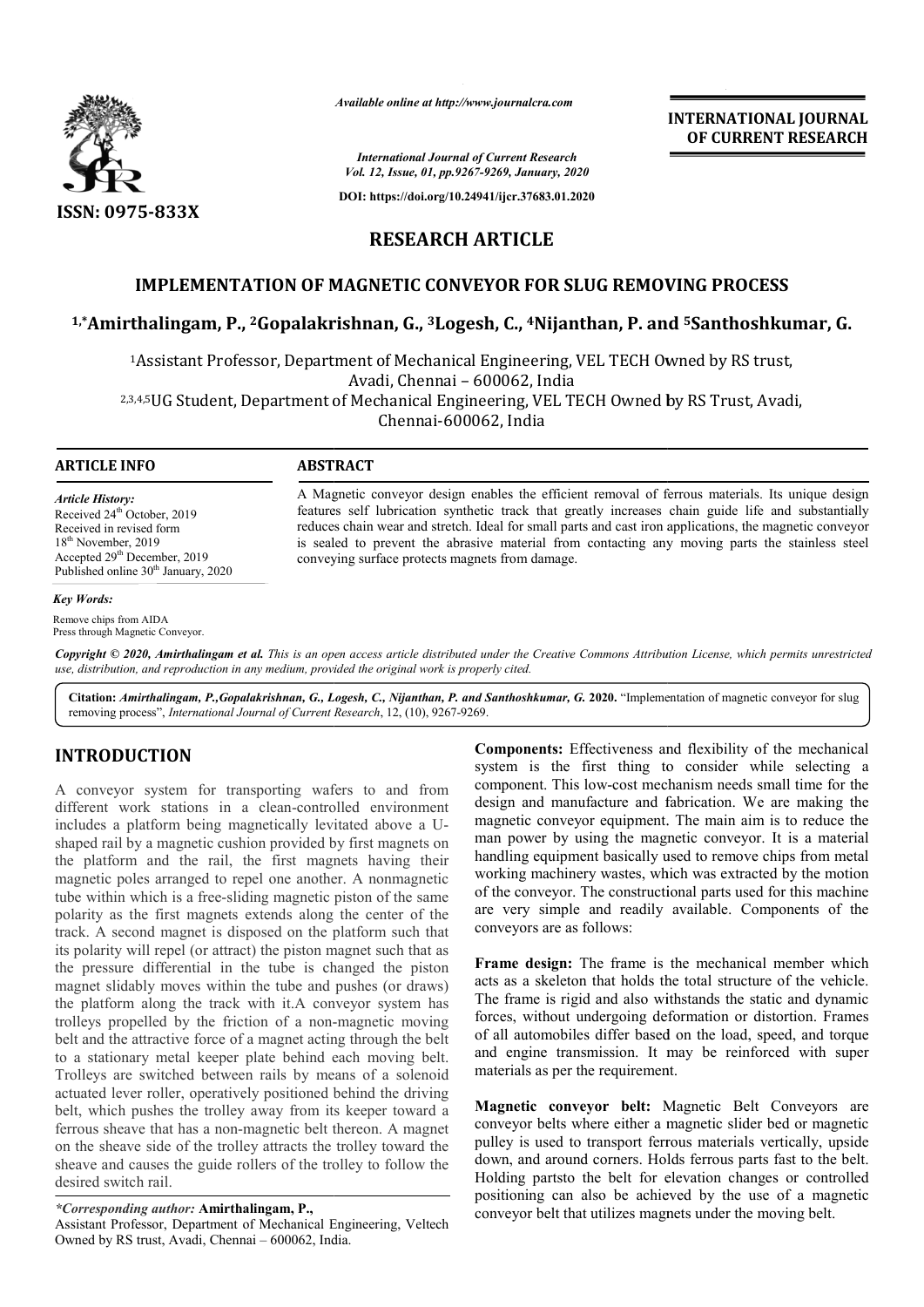Magnetic belt conveyors are created by placing permanent ceramic magnets in the bed of a standard conveyor. Strength and size of magnetic field is designed per application. Magnetic belt conveyors are one of the surest ways to control positioning of ferrous parts for further processing. These magnetic belt conveyors are available in a wide variety of configurations.

**Convevor:** The convevor is a mechanical transmission device that is used to transmit materials, goods from one place to another over a mid-range distance in a stable position. They involve in the movement of materials in a vertical position, or inclined position, or at an elevated angle. Conveyor chains are used for longer distances and at low speeds. Rake is the frame like part which holds the weight of the transmitting object over the belt. Product design is now not confined to few creative artists, can be learned by systematic study. Fortier stress was laid on design as a synthesis of stress analysis, theory of mechanism and machines and another subject like machine design and dynamics of machinery. But current approach is to expose the student is uncovered to solve a real problem with various optimization tools. Here to transfer the garbage the conveyors are used. Conveyors are set in a way such that the garbage is made to fall over it. Then the garbage which is fallen is safely stored in the container as they directly deposit over it. Based on the size of the container the storage level may vary.

### **Design calculations**



**Conveyor Construction:** 12-gauge CRS formed channel side members with welded cross braces for added strength.

**Magnet slider bed:** 16-gauge stainless steel slider bed with permanent magnetic platen. Decreasing magnetic force at discharge end provides smooth product release.

**Magnetic Element / Platen:** Single-belt model — Single-lane element used on 8" belt model; dual-lane used on 12" and 18" models. Double-belt model— 4" wide platen on 8" belt, 5 1/2" wide platen on 12" belt, and 11 1/2" wide platen on 18" belt.

## SINGLE BELT / DOUBLE BELT:

One-piece and two-piece oil- and abrasion-resistant PVC or urethane belt with stainless steel clipper lacing. Other belts are available on request.

**Belt Speed:** Constant 60 feet per minute speed is standard. Drive can be set to match part rate.

**Drive Motor:** 3/4 hp, 115V, 1 ph, 60 Hz, totally enclosed. Right-angle Gear motor with guarded roller chain drive is standard.

|  | AC CURRENT REQUIREMENTS FOR MAGNETIC CONVEYORS |
|--|------------------------------------------------|
|--|------------------------------------------------|

| Voltage<br>3 Phase | <b>Belt Drive Type</b> | <b>Belt Drive</b><br>Horsepower | Full Amp. Load Rating |
|--------------------|------------------------|---------------------------------|-----------------------|
| 230 VAC            | <b>Fixed Speed</b>     | 1/2                             | 220A                  |
| 230 VAC            | Variable Speed         | 1/2                             | 220A                  |
| 460 VAC            | <b>Fixed Speed</b>     | 1/2                             | 1.10A                 |
| 460 VAC            | Variable Speed         | 1/2                             | 1.10 A                |

**Working:** Magnetic Conveyors are designed for conveying steel parts from under machine presses, and to automate scrap and parts removal. There is no longer the need to have to struggle with heavy, hard-to-handle totes plus it also eliminates the common problem of part and scrap overflow on the production line. Parts or scrap are magnetically held to the belt and transferred to the incline up and out from under a press.

- They can run along the side of a die and be fed by multiple Low Profile Conveyors up to a scrap dumpster.
- Powered brushes are recommended under the discharge pulley where heavy concentrations of oil or small slugs are present.
- Optional skid plates are available where lower in-feed elevations are required. They maintain positive magnetic control and movement of ferrous materials from beneath the bolster plate area and out the back of the press into hoppers or containers.
- The cantilevered design allows the horizontal extension to be positioned under the machine to retrieve ferrous materials.



**Advantages:** By implementing of Slug removing magnetic conveyor the following benefits are achieved:-

- Output increased from 60 kgs / shift.
- Yearly 37.44 tons production increased.
- One man power reduced.
- Cost saving of project per year 3 lacks.
- 5S improved.

#### **Conclusion**

The design of magnetic conveyor prototype was designed and the design was analyzed theoretically and then fabricated with standard materials.